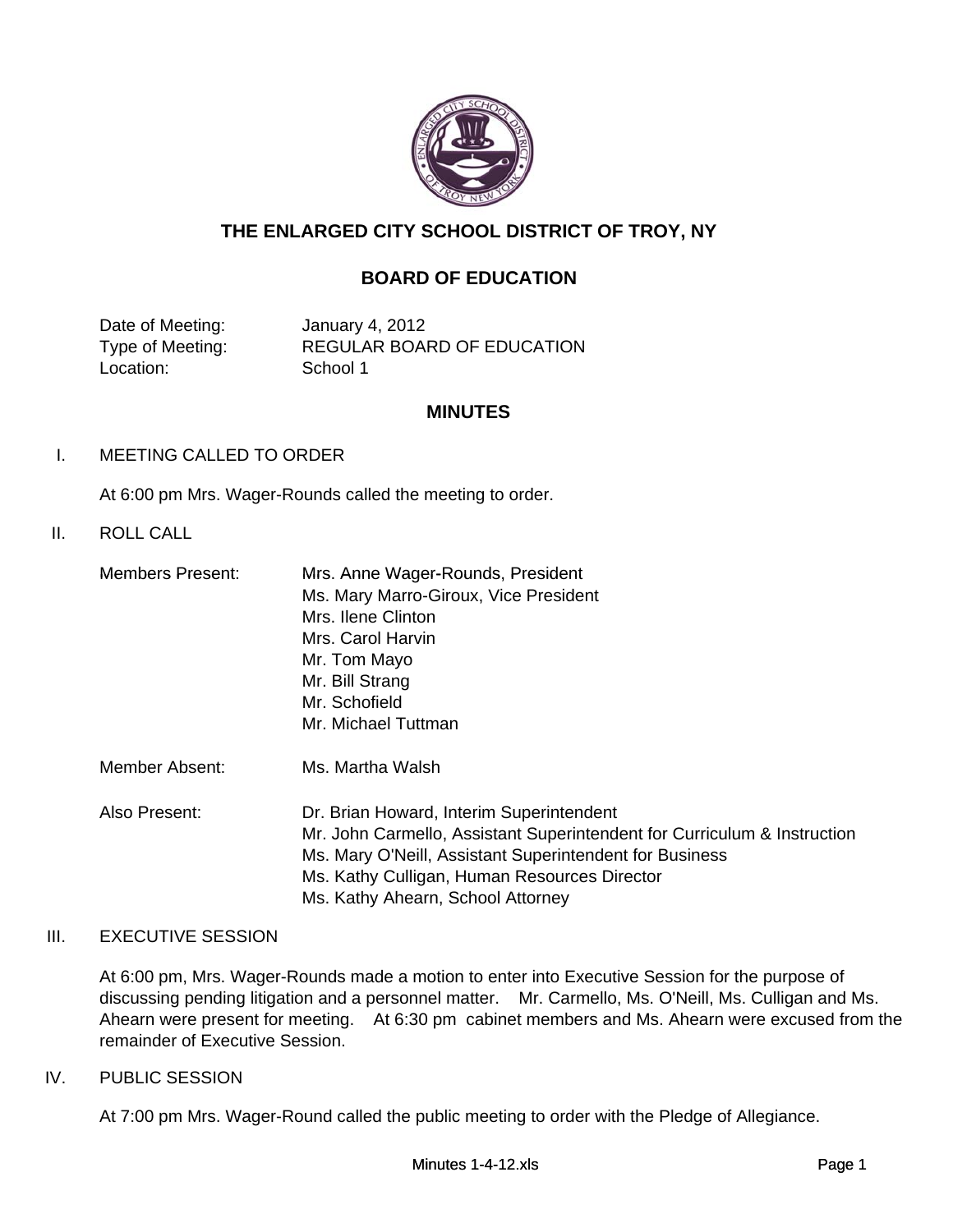# V. DISTRICT COMMUNITY ANNOUNCEMENTS

Mrs. Wager-Rounds reported that School 1 auditorium rug was removed and wood floors were refinished. School 2 students will have artwork displayed at Siena College and students are taking an active role in new anti-bullying campaign. School 14 will have a clothing drive on January 26th. NYS Public High School Athletic Association recognized several fall high school teams.

# VI. SUPERINTENDENT'S REPORT

Dr. Howard reported that the Board toured the elementary schools in November and there are some large class sizes. Those with over 27 students have requested additional help and we would like to add 3 temporary TA's which would be funded from Title I grant. Dr. Howard would like to post for these 3 temporary positions which will expire in June.

Dr. Howard visited every building before the holidays and was very proud of everyone's efforts to help others.

Dr. Howard and Ms. Culligan met with Civil Service regarding updating certain job descriptions. It was brought to his attention that earlier this year there were crowd control issues at school events. He would like to add language that our employees have security qualifications. He commended those employees who have taken initiative to obtain proper training in this area.

# VII. CAPITAL PROJECT UPDATE

Mike Fanning of Mosaic Associates prepared an overview of the DMS design. Objectives of the design are to provide space for 900 students, improve sense of community, provide natural light for all occupied spaces; improve handicap accessibility and create 21st century learning environment.

The design includes a better defined entrance, inviting lobby, improved hallway circulation and improved security. There will be 3 learning communities - one could be used as a 6th grade with a separate entrance.

Marc Rivers of U.W. Marx distributed a Milestone Schedule with significant dates for the project. Demolition has begun on the interior of the Middle School. Project will be completed in phases so furniture and equipment can be delivered prior to summer 2013 to allow faculty plenty of time to set up before school begins. May 15, 2013 project will be complete; school will open September 1, 2013.

Mrs. Harvin asked about wheelchair access. There will be two elevators; one with wheelchair lift. Mrs. Wager-Rounds asked for an update on the Auditorium. Mr. Fanning and Mr. Rivers said that dayto-day access to the Auditorium for students is over the High School bridge. Front entrance is blocked because the parking lot is needed for construction staging. There is wheelchair access by the bridge but currently no students are in need. There were concerns about students exiting the building after hours. Students should continue to use the front entrance of the High School. Parking behind the High School should be used for the Drama Club performance. We may need buses to shuttle from this parking lot.

# VIII. BOARD OF EDUCATION COMMITTEE REPORTS

- 1. Policy Committee - Mrs. Harvin reported on December 7, 2011 meeting. Student Attendance policy was reviewed and Network Computing policies.
- 2. Education Committee - Ms. Marro-Giroux reported on December 7, 2011 meeting. Mini-grants were discussed. BOE toured elementary buildings in November and also discussed class sizes and School 2 playground repairs.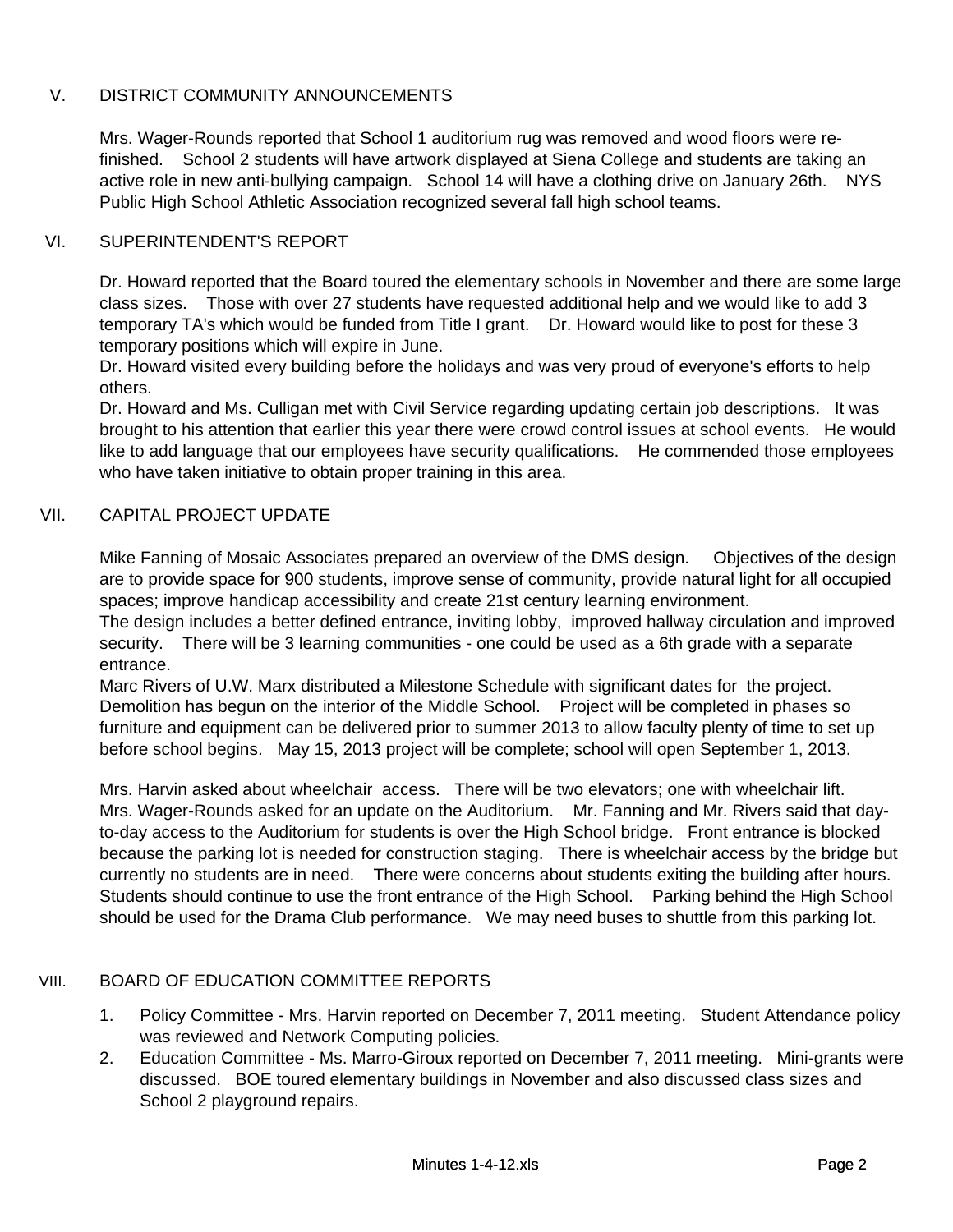- 3. Finance Committee - Mr. Schofield reported on December 21, 2011 meeting. November financial reports and Draft 1 of the budget were discussed.
- 4. Facilities Committee There was no December meeting.
- IX. PUBLIC INPUT ON AGENDA AND NON-AGENDA ITEMS

• Mark Walsh (TTA President) - Great job on School 1's floor. Recognized tenure appointees Judith Gawinski and Karen Dominguez. •Brian and Nicolle Avery (parents) - Their child has been treated unfairly by a coach and athletic director. They presented a letter to BOE outlining details of the situation.

### X. APPROVAL OF MINUTES

BE IT RESOLVED, that the Board of Education, hereby approves the following minutes:

**Mrs. Wager-Rounds made a motion to approve (A):** Second: **Mr. Mayo**<br>Carried: 7-0-1 (Mrs **Carried: 7-0-1 (Mrs.Harvin abstained)**

- A. Board Meetings
- 1. Board of Education December 7, 2011
- 2. Board of Education December 21, 2011

#### **Mrs. Wager-Rounds made a motion to approve (B):**

**Second: Ms. Marro-Giroux 7-0-1 (Mrs. Harvin abstained from Items 2 and 3 because she needs a second reading) Carried:**

#### B. Committee Meetings

- 1. Policy December 7, 2011
- 2. Education December 7, 2011
- 3. Finance Finance 21, 2011

# XI. SUPERINTENDENT'S RECOMMENDATIONS - HUMAN RESOURCES

|                    | Mrs. Wager-Rounds made a motion to approve Items 1-6 as a Consent Agenda. |
|--------------------|---------------------------------------------------------------------------|
| Second:            | Mr. Mayo                                                                  |
| <b>Discussion:</b> | Mrs. Harvin and Mrs. Wager-Rounds congratulated employees receiving       |
|                    | tenure.                                                                   |
| <b>Carried:</b>    | 8-0                                                                       |

A. Staff Matters - Unclassified (Reviewed by J. Carmello)

BE IT RESOLVED, that the Board of Education of the Enlarged City School District of Troy, NY, hereby accepts the recommendation of the Superintendent to approve the following unclassified personnel actions: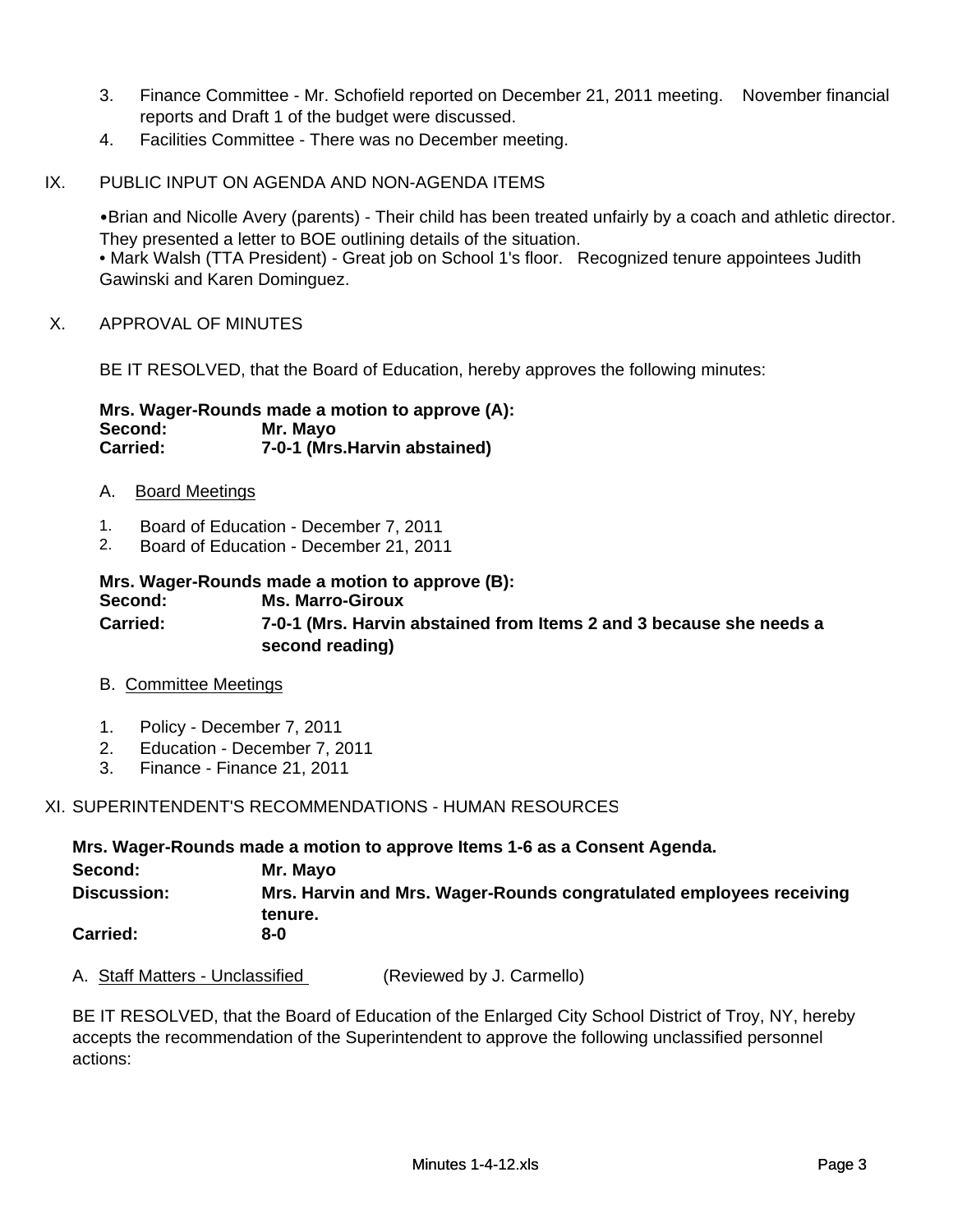# 1. Unclassified Employee - Leave of Absence

| <b>NAME</b><br>a. Sherry Massaro                                                                                                                       | <b>TENURE AREA</b><br>Elementary                                                                                                            |                                 | % SERVICE<br>100%                                                                                                                     | <b>ASSIGNMENT</b><br>School 2 |                                                                                                                                                  | EFFECTIVE DATE<br>12/14/11 - 3/9/12    |                                                                              | <b>REASON</b><br>w/o pay             |
|--------------------------------------------------------------------------------------------------------------------------------------------------------|---------------------------------------------------------------------------------------------------------------------------------------------|---------------------------------|---------------------------------------------------------------------------------------------------------------------------------------|-------------------------------|--------------------------------------------------------------------------------------------------------------------------------------------------|----------------------------------------|------------------------------------------------------------------------------|--------------------------------------|
| 2. Unclassified Employee - Tenure Appointments                                                                                                         |                                                                                                                                             |                                 |                                                                                                                                       |                               |                                                                                                                                                  |                                        |                                                                              |                                      |
| <b>NAME</b>                                                                                                                                            | <b>TENURE</b><br>AREA                                                                                                                       |                                 | % SERVICE                                                                                                                             | <b>ASSIGN</b>                 | <b>STATUS</b>                                                                                                                                    | <b>CERTIFICATION</b>                   |                                                                              | <b>TENURE</b><br><b>DATE</b>         |
| a. Judith Gawinski                                                                                                                                     | Reading                                                                                                                                     |                                 | 100%                                                                                                                                  | School 14                     | Initial                                                                                                                                          | Literacy B-6,                          |                                                                              | 1/11/12                              |
| b. Karen Dominguez                                                                                                                                     | Teaching<br>Assistant                                                                                                                       |                                 | 100%                                                                                                                                  | School 14                     |                                                                                                                                                  | <b>Teaching Assistant</b><br>Level III |                                                                              | 1/22/12                              |
|                                                                                                                                                        | 3. Unclassified Employee - Temporary Appointments                                                                                           |                                 |                                                                                                                                       |                               |                                                                                                                                                  |                                        |                                                                              |                                      |
| <b>NAME</b>                                                                                                                                            | <b>TENURE</b><br><b>AREA</b>                                                                                                                | $\frac{9}{6}$<br><b>SERVICE</b> | <b>ASSIGN</b>                                                                                                                         |                               | <b>EFFECTIVE</b><br>DATE(S)                                                                                                                      | <b>CERT</b><br><b>STATUS</b>           |                                                                              | <b>SALARY</b><br><b>RATE</b>         |
| a. Jennifer Oertel                                                                                                                                     | Elementary                                                                                                                                  | 100%                            | School 18                                                                                                                             | until further notice          | $11/7/11 -$                                                                                                                                      | Child Ed 1-6,<br>Initial               |                                                                              | \$44,500<br>$(S-1, Col E)$           |
| b. Renee Patti                                                                                                                                         | Teaching<br>Assistant                                                                                                                       | 100%                            | School 14                                                                                                                             |                               | 1/5/12 - 6/30/12                                                                                                                                 | Child Ed 1-6.<br>Professional          |                                                                              | \$25,225<br>(Step 2)                 |
|                                                                                                                                                        | 4. Unclassified Employee - 2011-12 Student Interns (Unpaid)                                                                                 |                                 |                                                                                                                                       |                               |                                                                                                                                                  |                                        |                                                                              |                                      |
| <b>NAME</b><br>a. Jennifer Bobersky<br>b. Jillian Donohue<br>c. Rosemary Olson<br>d. Hannah Tracey<br>e. Maria Sime<br>f. Courtney Townsend            | <b>COLLEGE</b><br><b>SUNY Albany</b><br>College of St. Rose<br>College of St. Rose<br>College of St. Rose<br>Sage Colleges<br>Sage Colleges |                                 | AREA OF STUDY<br><b>Special Education</b><br><b>School Counselor</b><br>School Psychology<br>Music<br><b>Social Studies</b><br>Health |                               | <b>SUPERVISOR</b><br>Susan Tario<br>Lauren Reynolds<br>Andrea Murray<br>Tara Higgins-Pascucci<br><b>Richard Steinbach</b><br><b>Lance Matter</b> |                                        | School 14<br>School 14<br>School 14<br>School 14<br><b>THS</b><br><b>THS</b> | <b>ASSIGNMENT</b>                    |
|                                                                                                                                                        | 5. Unclassified Employee - Odyssey of the Mind Coaches                                                                                      |                                 |                                                                                                                                       |                               |                                                                                                                                                  |                                        |                                                                              |                                      |
| <b>NAME</b><br>Janet Morandi                                                                                                                           | <b>ASSIGNMENT</b><br>School 2<br><b>Substitute Coach</b>                                                                                    |                                 | <b>EFFEC DATE</b><br>$1/3/12 - 4/30/12$                                                                                               |                               | <b>MAX HOURS</b><br>1-2 hrs/day<br>up to 3 days/week                                                                                             |                                        |                                                                              | <b>SALARY RATE</b><br>\$31.00 / hour |
|                                                                                                                                                        | 6. Unclassified Employees - 2011-12 Substitutes                                                                                             |                                 |                                                                                                                                       |                               |                                                                                                                                                  |                                        |                                                                              |                                      |
| CERTIFIED TEACHER (\$100.00 / day)<br>HOME TUTORS (\$31.00 / hour)<br><b>Matthew Budziak</b><br>Cara Ayotte<br><b>Caitlin Rogers</b><br>Joseph Trocino |                                                                                                                                             |                                 |                                                                                                                                       |                               |                                                                                                                                                  |                                        |                                                                              |                                      |
| TEACHING ASSISTANT (\$12.00 / hour)<br><b>Matthew Budziak</b><br>Joseph Trocino                                                                        |                                                                                                                                             |                                 |                                                                                                                                       |                               |                                                                                                                                                  |                                        |                                                                              |                                      |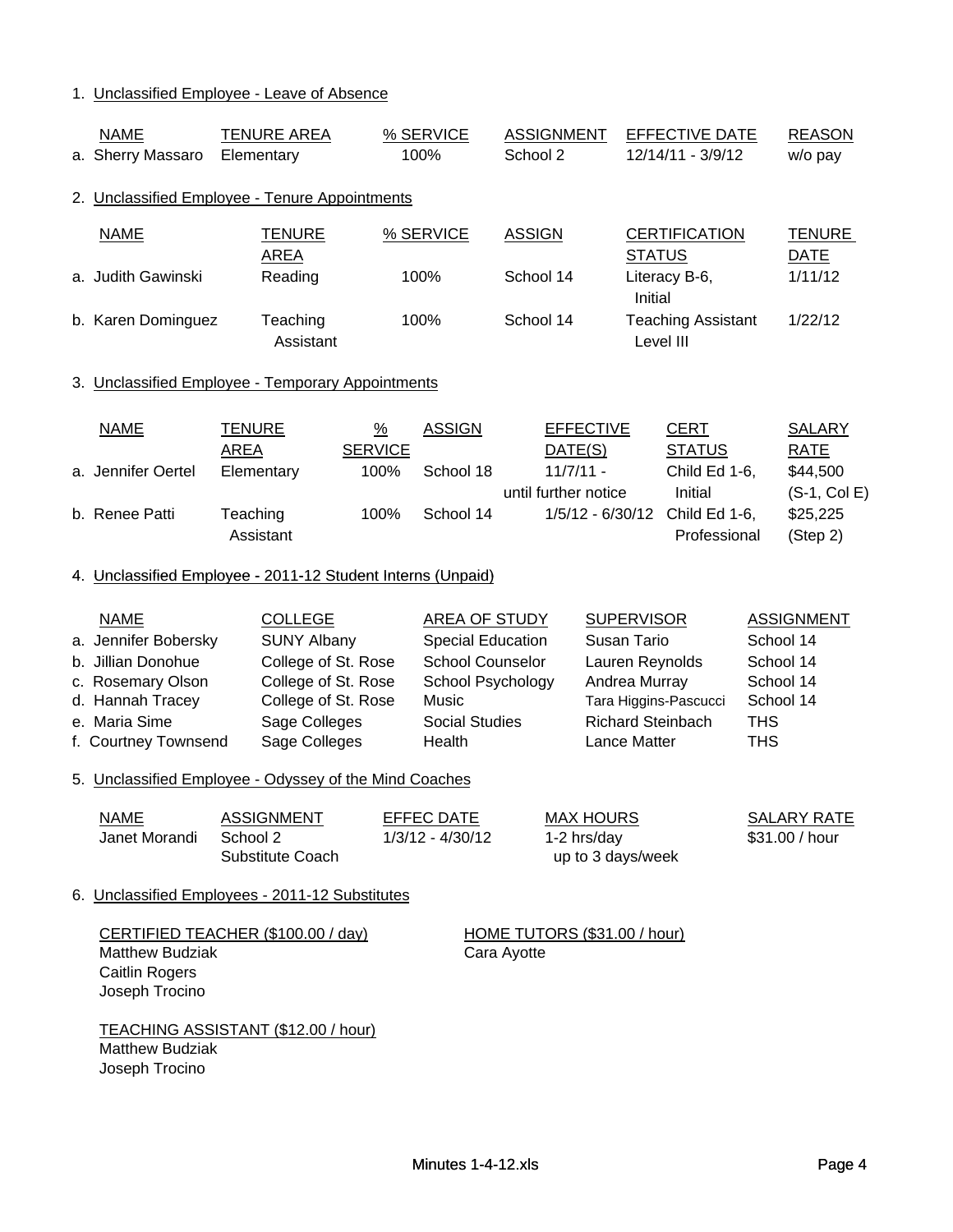# B. Staff Matters - Classified (Reviewed by K. Culligan)

#### **Mrs. Wager-Rounds made a motion to approve Items 1 and 2 as a Consent Agenda. Second: Ms. Marro-Giroux Carried: 8-0**

BE IT RESOLVED, that the Board of Education of the Enlarged City School District of Troy, NY, hereby accepts the recommendation of the Superintendent to approve the following classified personnel actions:

### 1. Classified Employee - Temporary Appointment

| <b>NAME</b>       | <b>POSITION TITLE</b> | % SERVICE | ASSIGN | APPOINTMENT      | <b>SALARY RATE</b>     |
|-------------------|-----------------------|-----------|--------|------------------|------------------------|
|                   |                       |           |        | EFFEC DATE       |                        |
| Kathleen Stallmer | Tvpist                | 50%       | PPS/   | 1/9/12 - 6/30/12 | \$18,641.50 (prorated) |
|                   |                       |           | SpecEd |                  | $(S-1, Gr 11A)$        |

### 2. Classified Employee - 2011-12 Volunteers

| School 16 (Emma Willard)   |                       | <b>CHS</b>           |
|----------------------------|-----------------------|----------------------|
| Linda McClusky, Supervisor | Abigail McOsker       | Jodie Jackson-Guynup |
| Madeline Foster            | Elizabeth Podbielski  |                      |
| Olivia Gundrum             | lanna Recco           | School 2             |
| Sarah Hankin               | Kelsie Sausville      | John Mayben          |
| <b>Maxine Kannemeyer</b>   | Hallie Skripak Gordon |                      |
| Zoe McGuire                | Katherine Smith       |                      |
|                            |                       |                      |

# XII. SUPERINTENDENT'S RECOMMENDATIONS - PROGRAMS (reviewed by J. Carmello)

|                 | Mrs. Wager-Rounds made a motion to approve Item 1. |
|-----------------|----------------------------------------------------|
| Second:         | <b>Ms. Marro-Giroux</b>                            |
| <b>Carried:</b> | 7-0-1 (Mrs. Harvin abstained)                      |

1. Contract - Command Security Corporation (Addendum I)

BE IT RESOLVED, that the Board of Education of the Enlarged City School District of Troy, hereby accepts the recommendation of the Superintendent to approve a contract with Command Security Corporation upon review and approval of counsel for security services to be paid at an hourly rate from the athletic budget.

# XIII. SUPERINTENDENT'S RECOMMENDATIONS - BUSINESS FINANCE (reviewed by M. O'Neill)

#### **Mrs. Wager-Rounds made a motion to approve Item 1. Second: Ms. Marro-Giroux Carried: 8-0**

1. Financial Reports (November) (Addendum II)

BE IT RESOLVED, that the Board of Education, upon the recommendation of the Superintendent, hereby approves the following financial reports: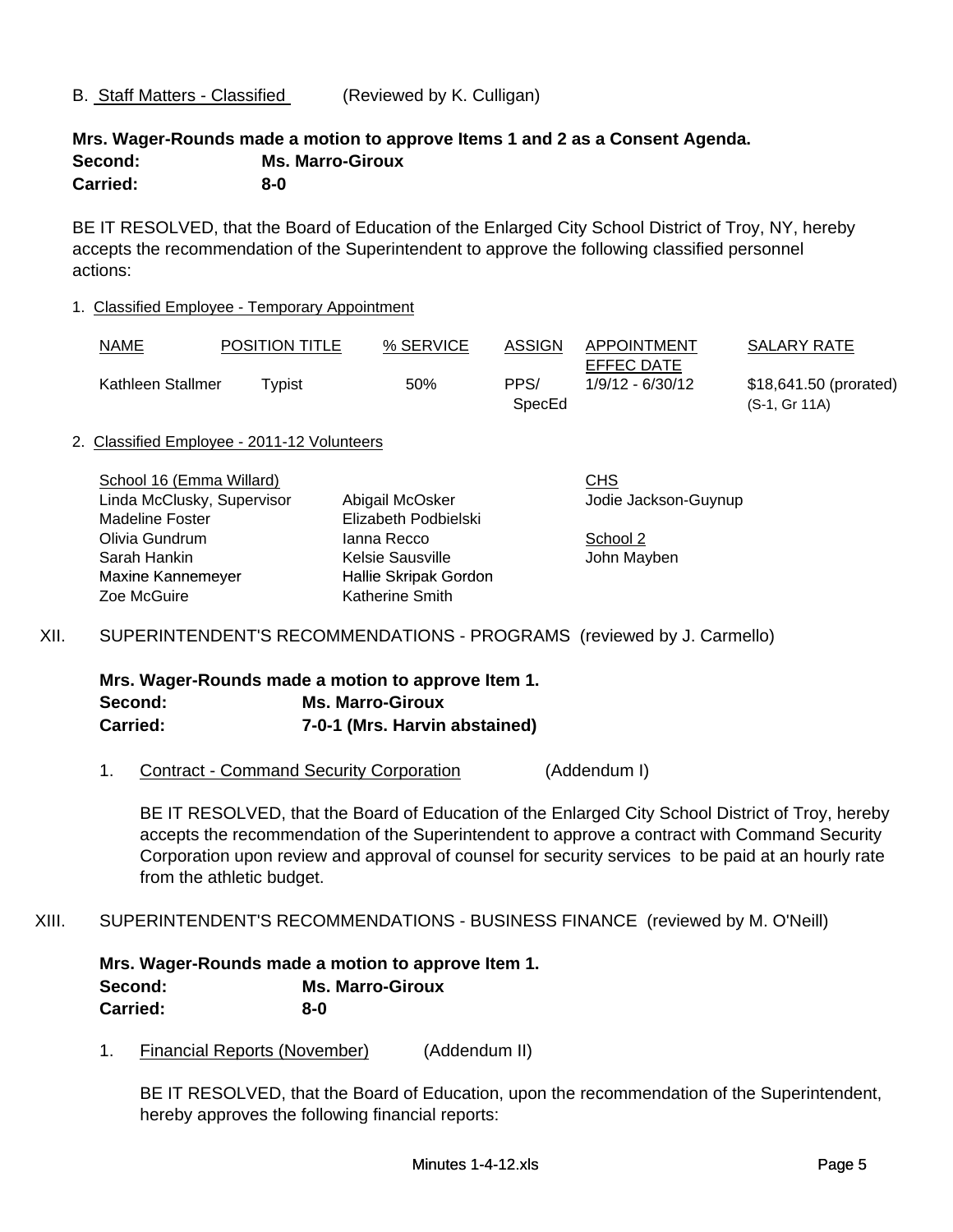- (a) Budget Transfers (November 2011)
- (b) Internal Claims Auditor Report (November 2011)
- (c) Treasurer's Report (November 2011)
- (d) Budget Status Reports (ending November 30, 2011)
- (e) Student Activity Fund (November 2011)

|                 | Mrs. Wager-Rounds made a motion to approve Item 2. |
|-----------------|----------------------------------------------------|
| Second:         | <b>Ms. Marro-Giroux</b>                            |
| <b>Carried:</b> | 7-0-1 (Mr. Mayo abstained)                         |

### 2. Donations

BE IT RESOLVED, that the Board of Education, upon the recommendation of the Superintendent, hereby accepts the following donations:

| Donor                                 | Purpose                                                          | Amount                             |
|---------------------------------------|------------------------------------------------------------------|------------------------------------|
| <b>Capital Communications FCU</b>     | school supplies for PS18                                         | \$250.00 visa card                 |
| <b>Richard and Elizabeth Glasheen</b> | support of athletic program<br>in memory of Clem Zotto           | \$50.00                            |
| Michael's Stores Inc.                 | school supplies for each building<br>in accordance w/ settlement | \$200.00 gift card<br>per building |

### XIV. FUTURE MEETINGS

# 1. Board of Education Meetings

- (1) January 18, 2012 (Carroll Hill School)
- (2) February 1, 2012 (School 1)
- (3) February 15, 2012 (Doyle Middle School)

# 2. Committee Meetings

- (1) Policy Committee January 4, 2012 (following BOE at PS1)
- (2) Education Committee January 18, 2012 (following BOE at CHS)
- (3) Finance Committee January 25, 2012 at 6:00 pm (PS 1)
- (4) Facilities Committee January 25, 2012 (following Finance at PS1)
- (5) Transportation Committee January 25, 2012 (following Facilities at PS1)

Discussion: Dr. James Baldwin, Questar III District Superintendent will present at February 1, 2012 BOE meeting. Mrs. Wager-Rounds asked Board members what topic they would like him to discuss. Board chose topic: "Special Education Task Force".

### XV. ADJOURN

At 8:10 pm Mrs. Wager-Rounds made a motion to adjourn the meeting. This was seconded by Mr. Schofield and carried 8-0.